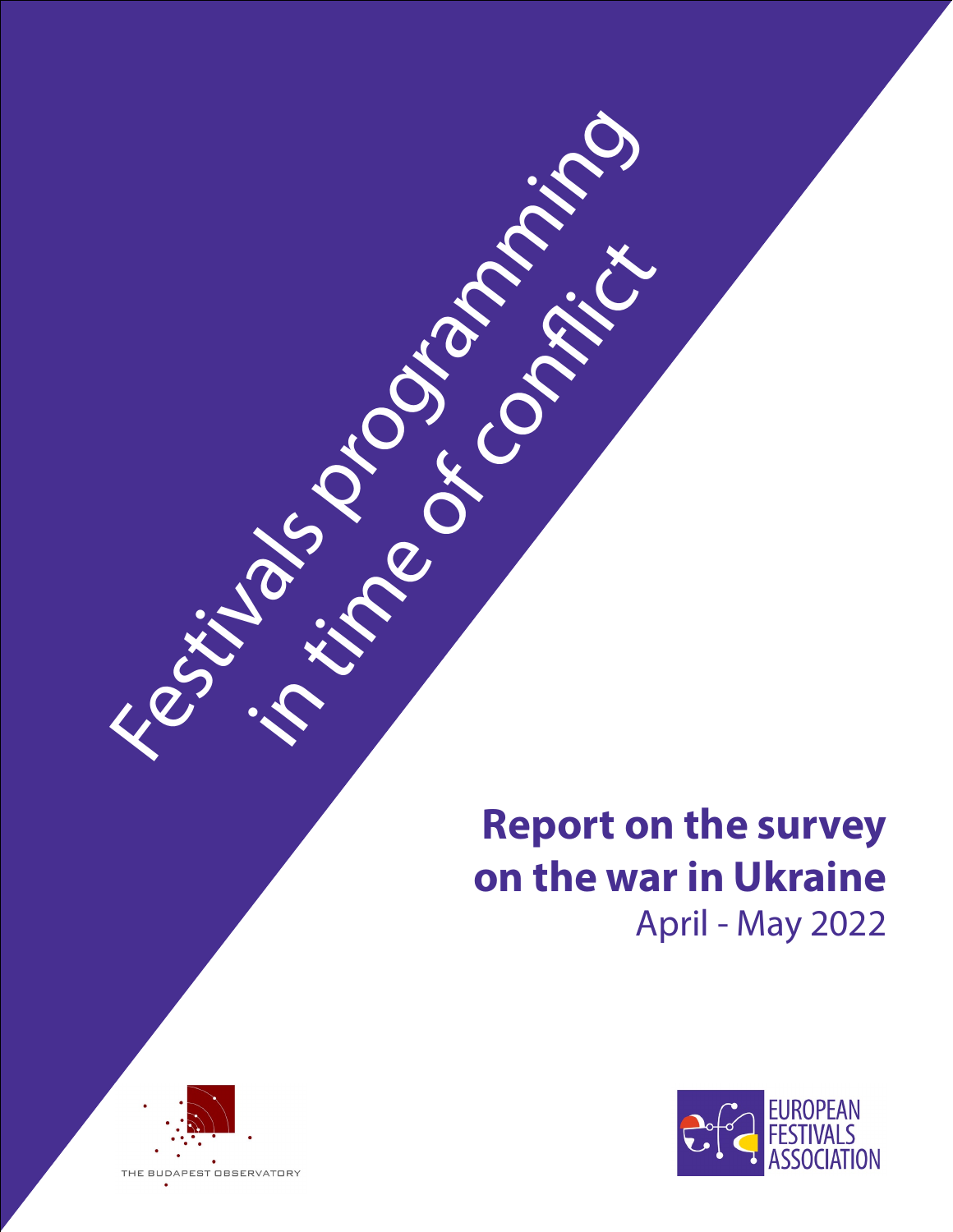# **Table of contents**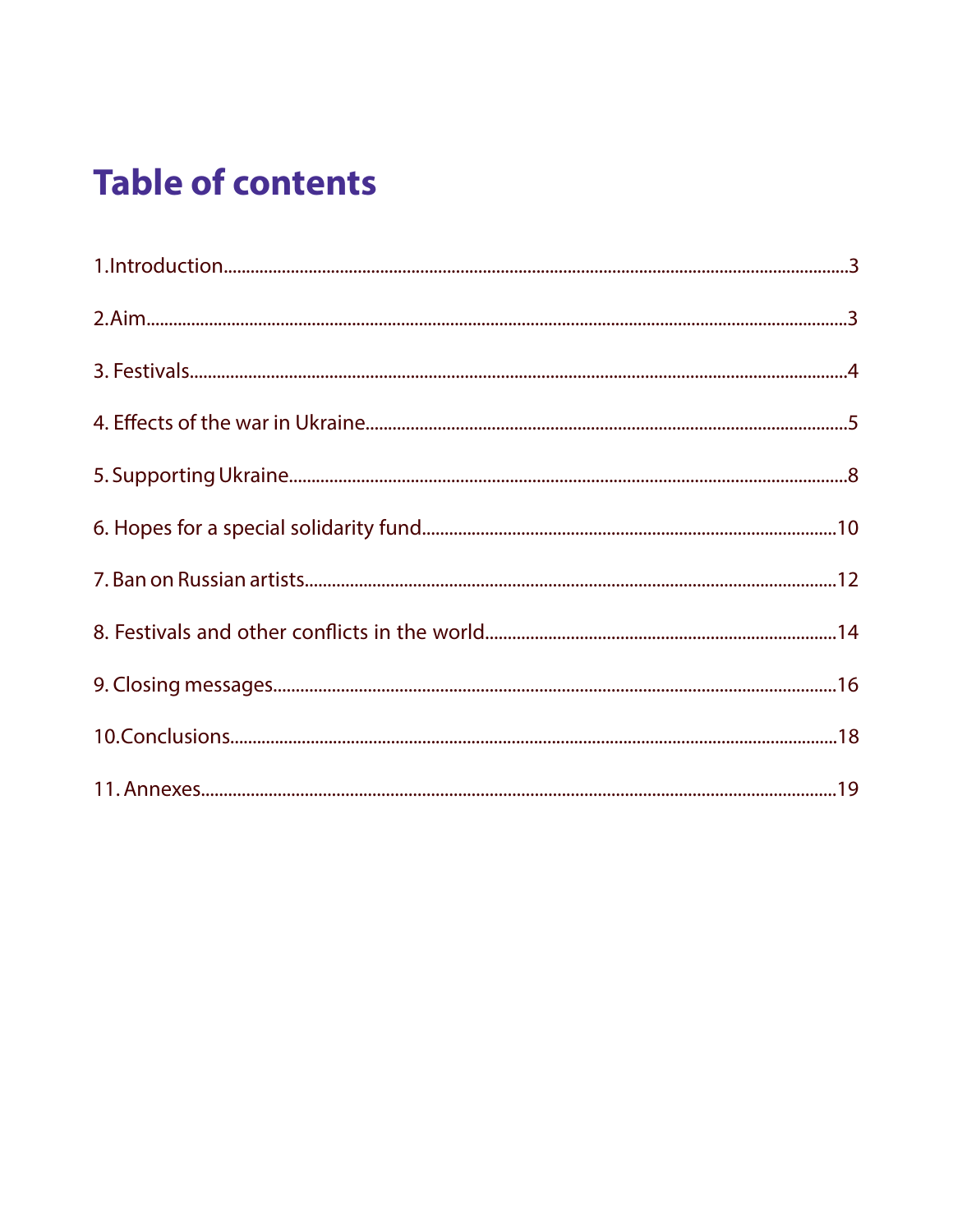# **1. Introduction**

More than three months after the invasion of Ukraine by the Russian army on 24 February, the survey "Festivals programming in time of conflict" unfortunately remains relevant and may identify some important needs.

As festivals in Europe grapple with the task of planning against the backdrop of war in Ukraine and looking at how they can be of help efficiently, the European Festivals Association (EFA) invited festivals to share their feelings and thoughts about the role of festivals in time of war and other violent conflicts in the world.

EFA would like to thank all EFA members and festivals that answered the survey, as well as the EFFE Hubs who disseminated the survey in their respective country, and the colleagues who have shared it around. EFA also give special thanks to the Budapest Observatory of Summa Artium, especially to Péter Inkei, who helped in processing, analysing and interpreting the data collected, and to Simon Mundy for his precious contribution to the editing of this report.

## **2. Aim**

EFA, and the 142 festivals that responded to this survey want to show through this inquiry solidarity with Ukrainians and other victims and address the issue of programming in difficult times through peer learning.

The specific question on how festivals have tackled other wars or conflicts in the world is interesting in terms of seeing the level of engagement of festivals. This topic deserves further development, but the current survey concentrates on the war in Ukraine.

The data collected helped EFA identify festivals' attitudes and proposals during this war, the actions they have adopted and what efforts have been made in recent weeks and months.

Finally, the answers will also be used to try to develop new initiatives to support Ukrainian artists and festivals; for example, building a database of festivals and artists that festivals in Europe and beyond could support.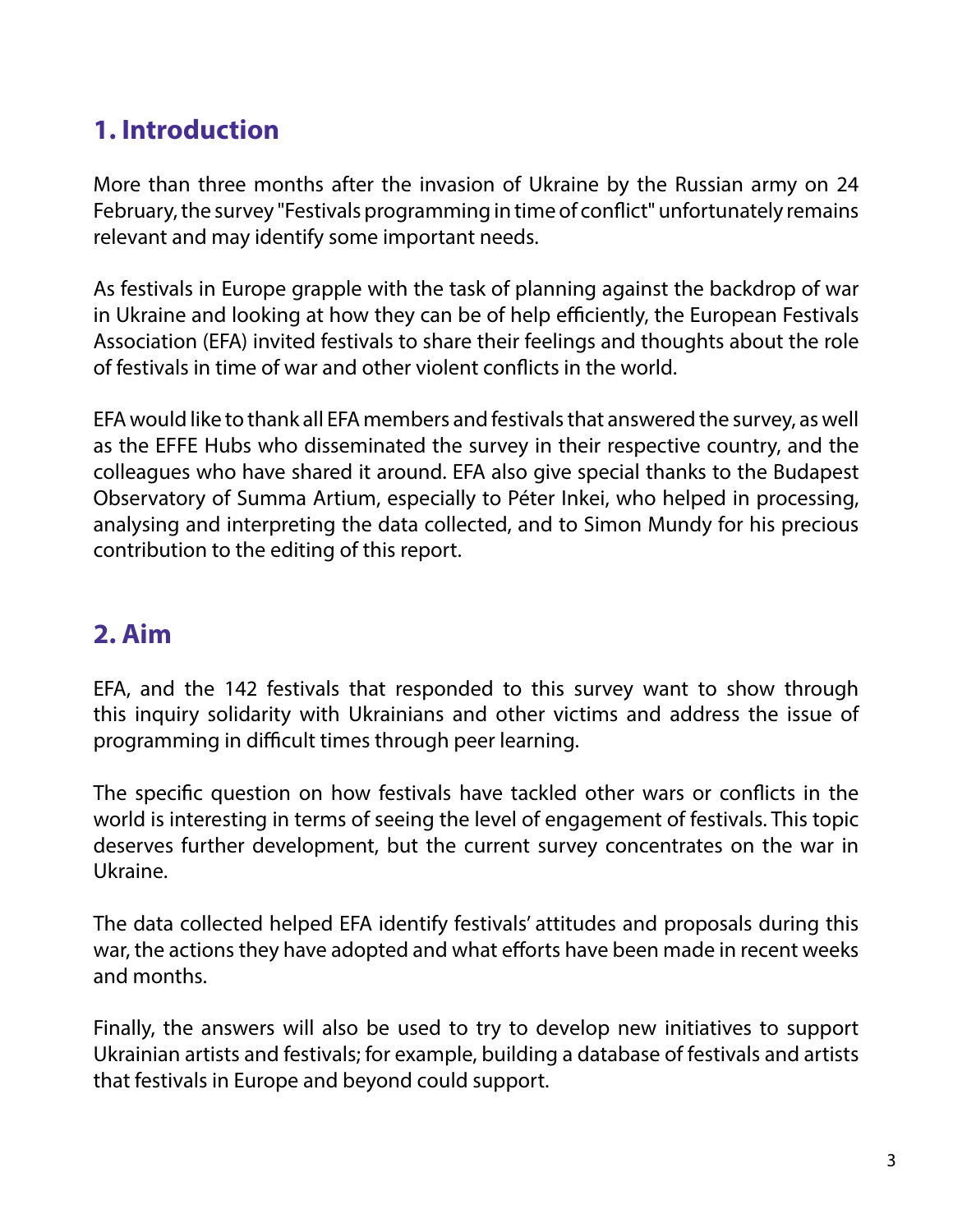# **3. Festivals**

The survey was launched on 14 April and closed on 11 May 2022.

The 142 responses came from 38 countries, covering a balanced and broad geographic spread. (For the distribution of participating festivals by country go to Annex 1).

The countries represented with the greatest number of festivals are Poland (19), Italy (10), UK (8), Belgium and Ukraine (7-7), as well as Greece (6).

63 festivals in post-communist countries and 70 from elsewhere in Europe (including 3 in Turkey) shared their opinions with us; 4 festivals responded from other continents.

51 responses arrived from festivals in countries that are directly connected to Russia: from Norway and Finland down to Georgia and Armenia, including the 7 Ukrainians.

The artistic profiles of the 142 festivals represent a great variety, which appears to reflect the overall character of the current European arts festival scene. Their programmes include 18 artistic disciplines, music being the most frequent, in 62% of the responding festivals. Theatre and contemporary dance are second most frequent genres in 30- 30% of cases. It is then followed by film (27%), heritage (23%), photo (17%), and street arts (17%). On average, festivals claimed between 3 and 4 kinds of cultural genre. (For the distribution of participating festivals by art disciplines see Annex 2).

The geographic spread of the 142 festivals does not translate into significant differences in genre. Festivals in the proximity of the war nevertheless feature theatre, contemporary dance, and heritage in smaller numbers, while literature is part of their programmes more often than the average, while few Western festivals feature folklore.

The interrelationship between art disciplines and nationality reveals some notable coincidences. No fewer than 7 Italian festivals feature interdisciplinary art programmes, while 6 Polish festivals include film. Contemporary dance in Croatia and Italy, theatre in the Czech Republic, and film in Italy constitute specific thematic clusters among the participants, with 5 festivals in each of the four types. 22 respondents have literature in their programmes, with 4 Polish festivals as the largest national sub-set.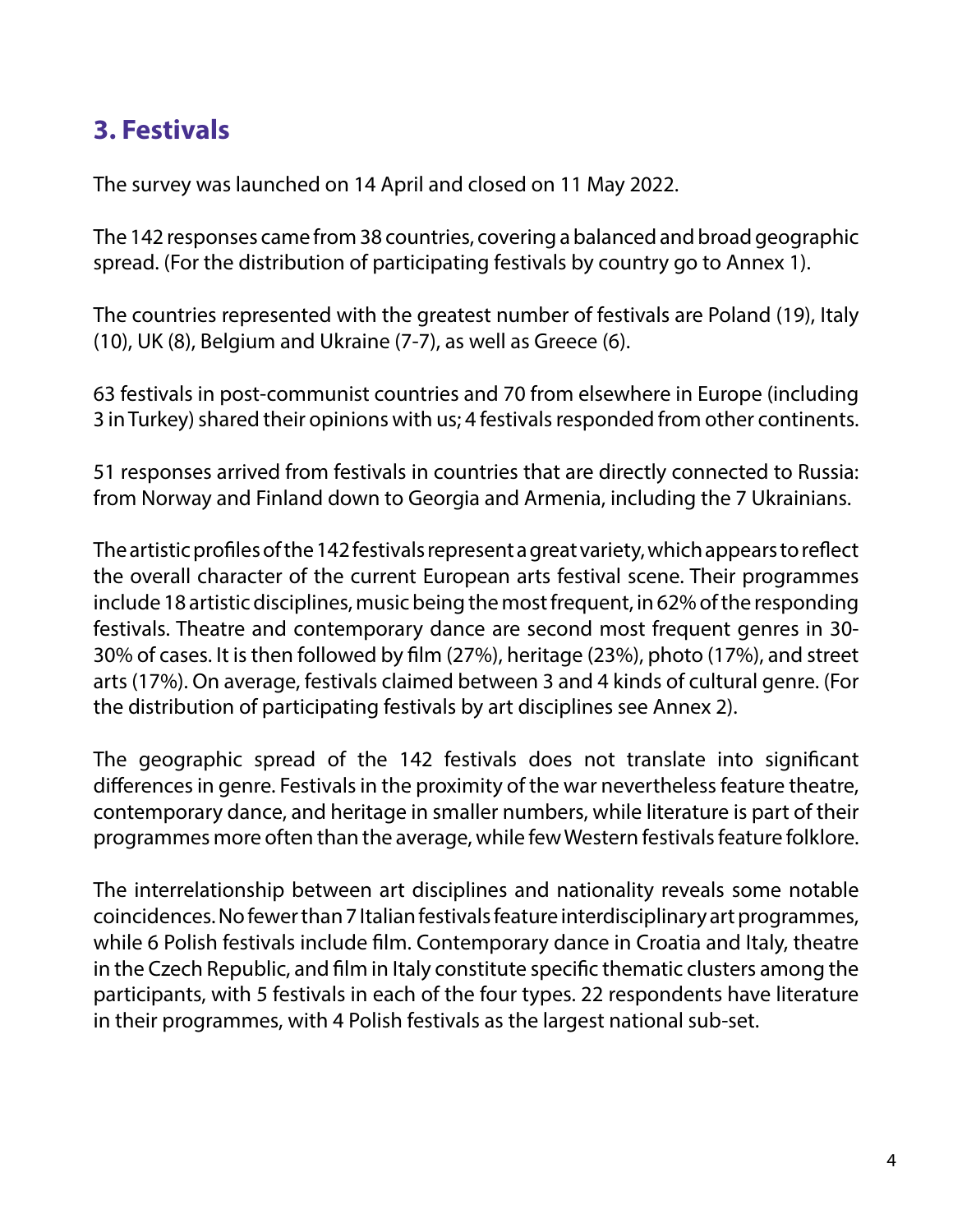# **4. Effects of the war in Ukraine**

The first question inquired about the effect of the war in Ukraine. The diagram shows the percentages of the responses. (For the original wording of the questions and the answers go to Annex 3.)



The respondents are festival organisers who, like everyone else, are conscious of the inflation that is to a considerable extent due to the war. No wonder worries about budgets appear most often – in fact, even more than 57% would not be a surprise.

The remaining answers divide between positive and negative expectations. The overall balance tilts towards optimism. In one of the binary questions the optimistic variant received clear priority. Against 30% that fear a drop in visitors numbers, 44% believe in growth while in the other couple the negative forecast of decreasing public funding got only slightly more votes: 54% vs. 52%.

31 festival organisers expressed optimism in answer to both related questions (hopeful about more visitors and sustainable public funding). Their share was somewhat higher in Western than Eastern (post-communist) countries: 24% vs 20%.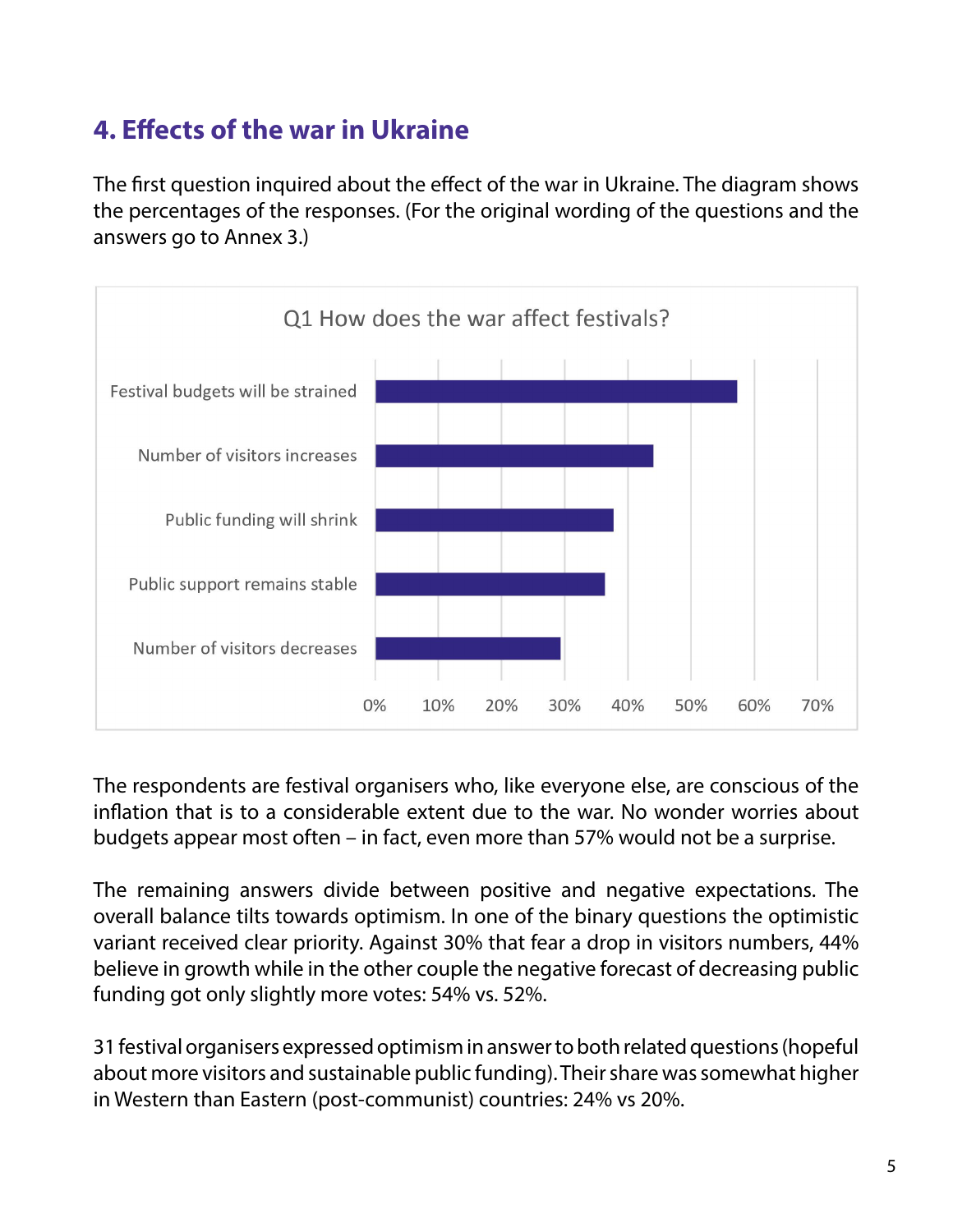There were 16 respondents that ticked all three negative options: budgets in danger, shrinking audience and decreasing funding. This instance has revealed the greatest gap between East and West. While the 16 cases are 11% of the total, 19% of postcommunist country festivals belong here and 3% only from the rest of Europe. Almost half of them, 7 festivals are in Poland, the country that bears the greatest burden outside of Ukraine.

#### **Open responses**

The high engagement of the participating festivals was demonstrated by the number of open responses submitted as 'Other' on the questionnaire. The answers formulated on the first question show that the COVID-19 crisis created a lot of uncertainty and the current war in Ukraine adds even more uncertainty on top. The war will affect festivals mainly in the field of economic issues (rise of fees, travel costs, running costs, gas prices).

Festivals located in Poland complain that the war reduces interest in culture and lament the decrease of funds. Funding primarily allocated to culture (governmental, sponsors, etc.) is now used to support the millions of Ukrainian refugees that left the country and found shelter in Poland. Budget reduction has also been highlighted by a festival in the Czech Republic and Armenia.

Many festivals in the UK complain that fundraising will be more difficult to achieve.

The next selection of quotes shared in 'Other' echoes the predominant optimism of the survey's participants. (Minor corrections were sometimes made in the spelling of the original.)

- *• Violence (it doesn't matter what you say: war or special action) will affect festivals mainly in the field of economic issues (fees, travel costs, running costs), but it will increase people's need for art and culture because they will be more in favour of its positive role in society.* (Slovenia)
- *• The pandemic has influenced the attendance at festivals but it's difficult to know if it's positive or negative. There are a lot of new festivals in Belgium, on top of many postponed concerts and we fear people will be obliged to make choices.* (Belgium)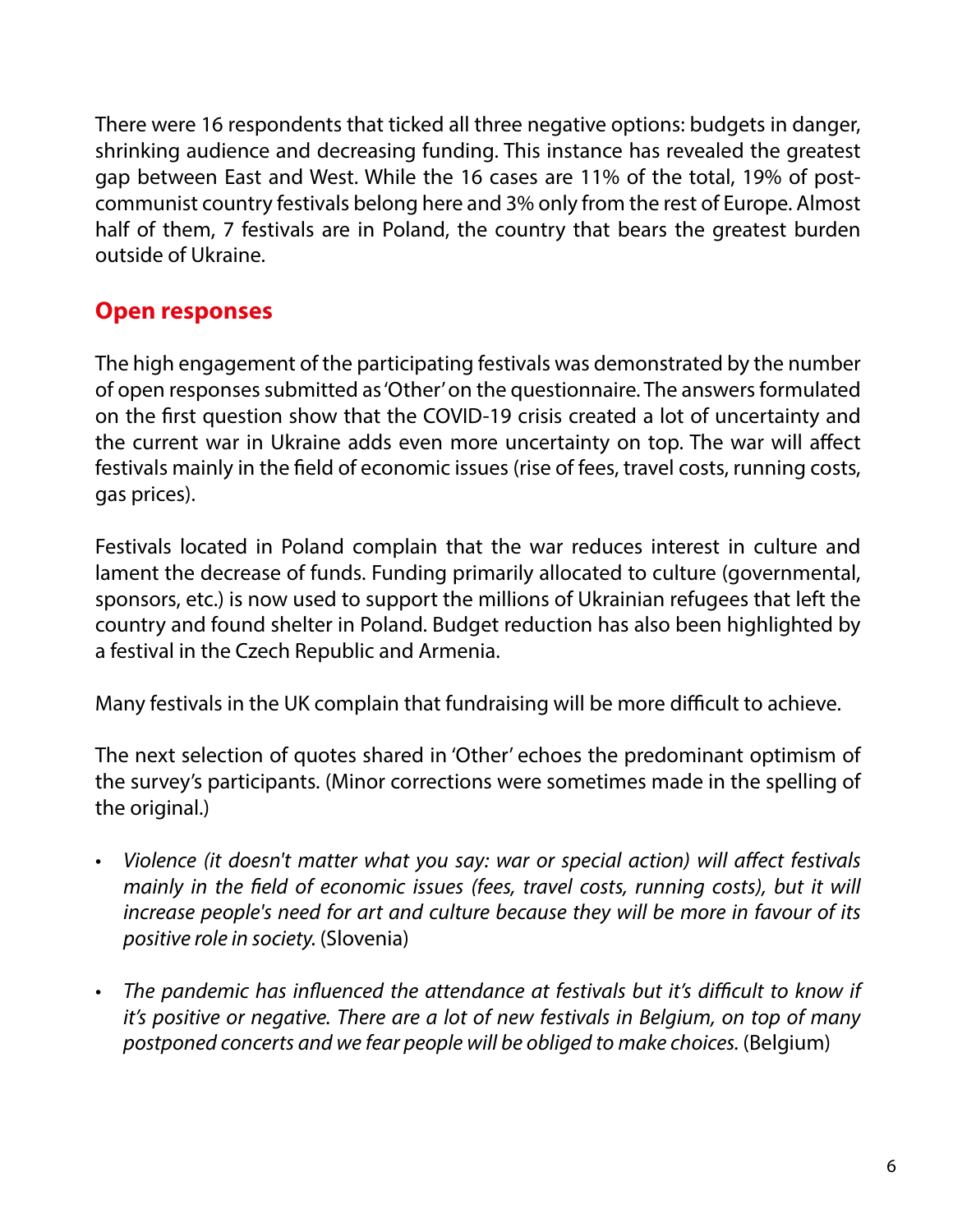- *• Hopefully the public will attend the festival events, as they are also affected by inflation and rising costs, so soon they may have less money to spend on art and culture.* (Hungary)
- *• We want to hope that in this situation of war in Europe EFA could find help to our sector of culture by persuading EU politicians to increase financial support to performing art festivals and to create a special fund to help Ukrainian artists.* (Lithuania)

An example of the expression of concern:

*• Private sector companies that were financially supporting culture, spend their budgets on Ukrainian crisis.* (Czech Republic)

Islands of careful uncertainty:

- *• Not clear yet. Cyprus is a place with both a Russian and Ukrainian community, so it's to be determined.* (Cyprus)
- *• One will have to see how the situation will develop in the next few weeks/months. It is too volatile to project repercussions. Besides, of course, it might have different effects in the different European regions.* (Malta)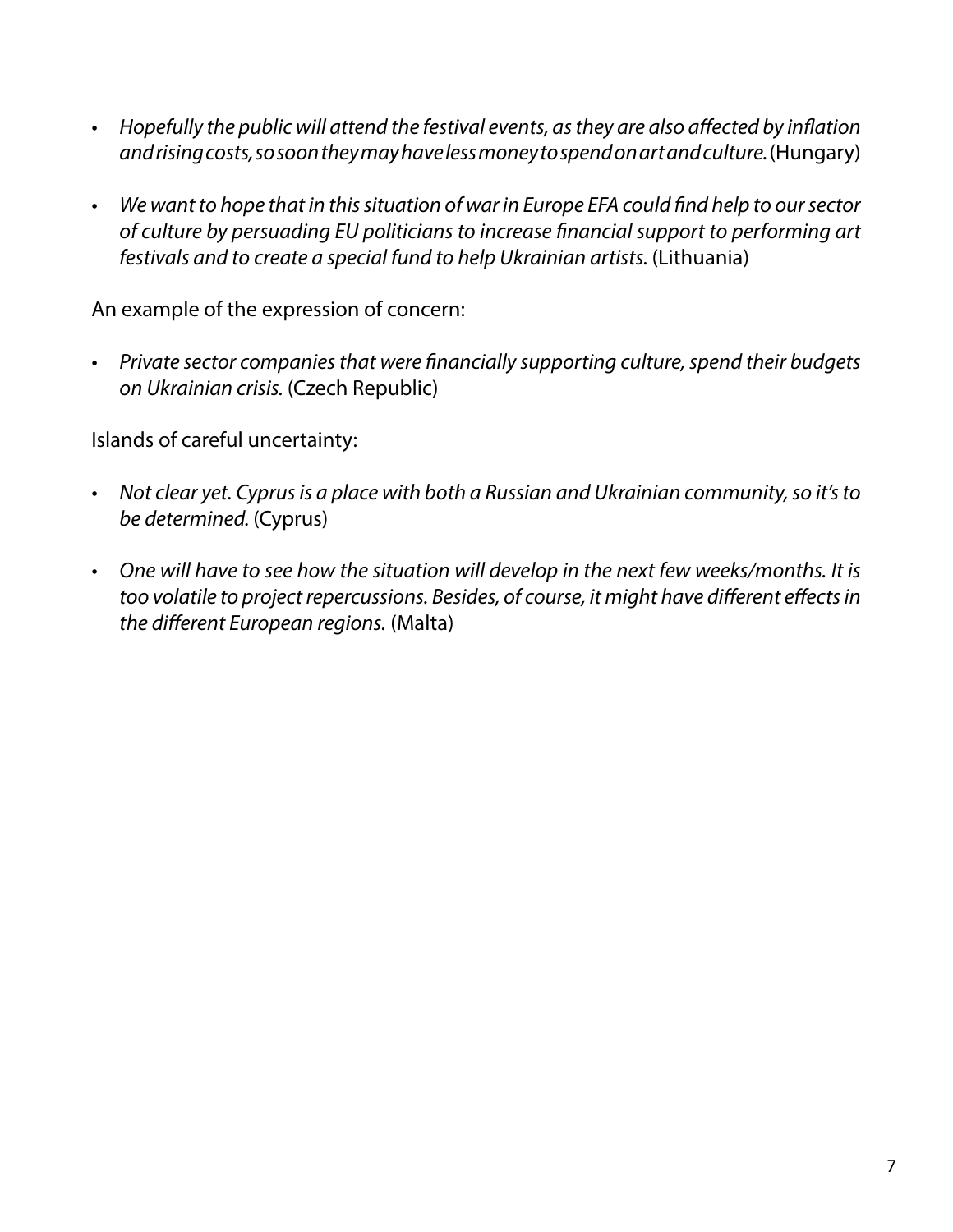# **5. Supporting Ukraine**



Even if we know that responding to our questionnaire is by itself a signal of solidarity with the Ukrainian cause, the intention on behalf of 78% to include Ukrainians in their programme is impressive. (The share is practically the same if we exclude Ukrainian respondents for whom presenting fellow nationals goes by definition.)

Even more inspiring is that more than half of those answering our questions are willing to arrange charity acts linked to their events.

#### **Open responses**

When going to 'Other', it is interesting to see that most of the answers mention that it is important to promote peace, tolerance and inter-cultural understanding. Arts and culture stimulate collective reflection and play a significant role in encounters during which participants can exchange, which contributes to better understanding between people.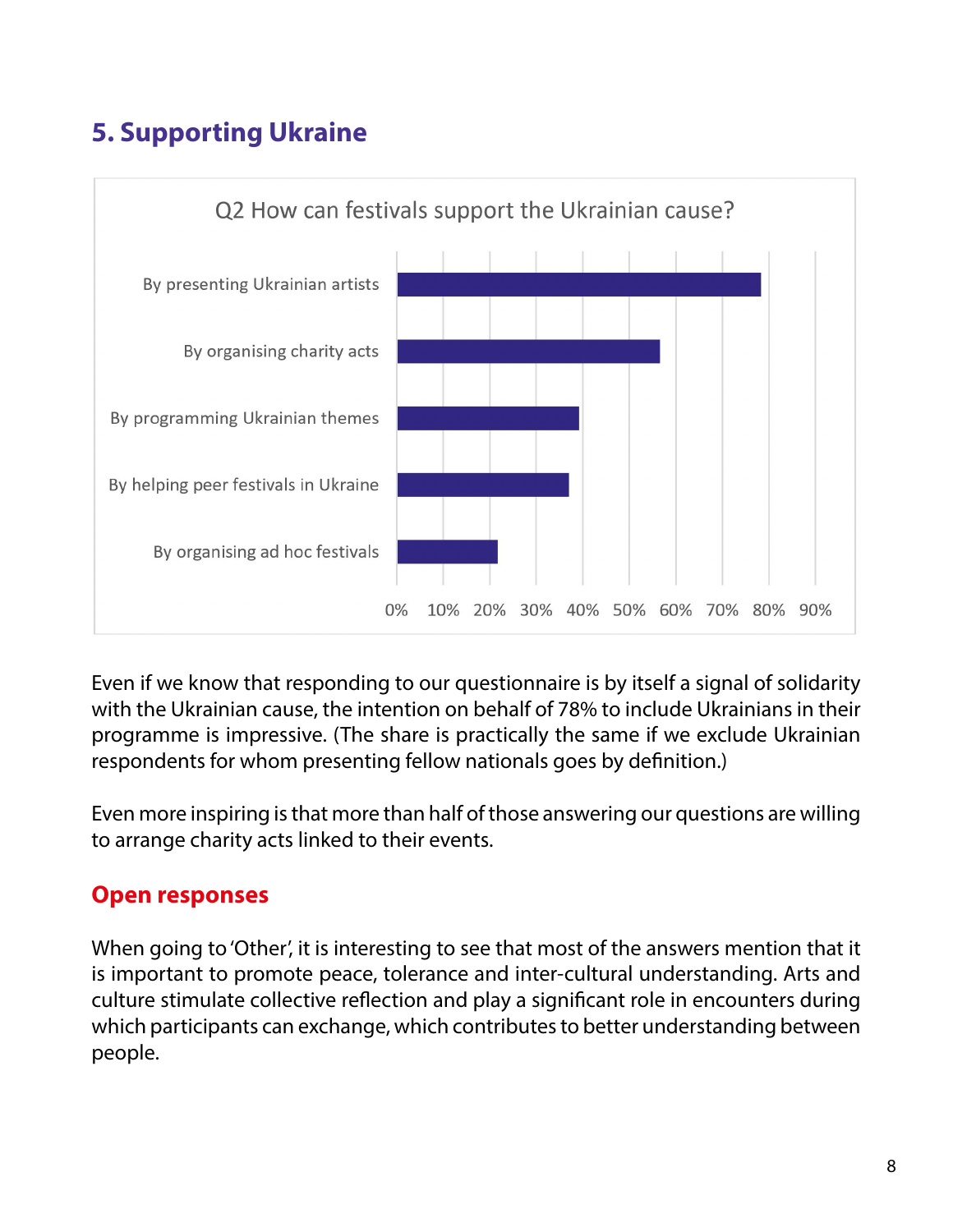Some festivals (in Poland and in Greece) pointed out that it is important to initiate and animate co-operation between Ukrainian artists/curators and European institutions.

On a larger scale, festivals have indicated that European cultural institutions, festivals among them, have a responsibility to co-produce art works with Ukrainian artists and collaborate with arts professionals to support them; also to raise attention more broadly about the situation of the country. Inviting refugees and programming specific activities in the Ukrainian language is another area of concern for festivals, the latter especially in the neighbouring countries where the number of refugees is much higher.

Many festivals have also underlined that it is necessary to include artists who fled from Belarus and Russia in these programmes too.

There is an exceptionally rich collection of takeaways from this part of the survey:

- *• Exploiting festivals' internationality, i.e. asking all their artists to stand in solidarity with Ukraine and asking their followers to do the same. The official support of the*  international cultural and artistic community is very important for Ukraine. (Lithuania)
- *• Offering some shows in the Ukrainian language for the large number of refugees in the country.* (Czech Republic)
- *• Introducing facilities for Ukrainian filmmakers to present their films (no submission fees, help with distribution, organisation of meetings with the audience).* (Poland)
- *• Raising awareness around the concerns re Ukraine and in general against war, aggression seeking greater tolerance, programming works with empathy.* (Croatia)
- *• It's chiefly a political and immigration issue instead of cultural. While supporting refugees for a limited time from Ukraine specifically, festivals will choose artists based on their nationality, despite the refugees from other countries seeking artistic support as well. Do festivals look for specific collective support based on nationality despite the other ongoing wars?* (Cyprus)

One response points at a peculiar aspect:

*• By checking money ties between sponsors and Russian oligarchs.* (Netherlands)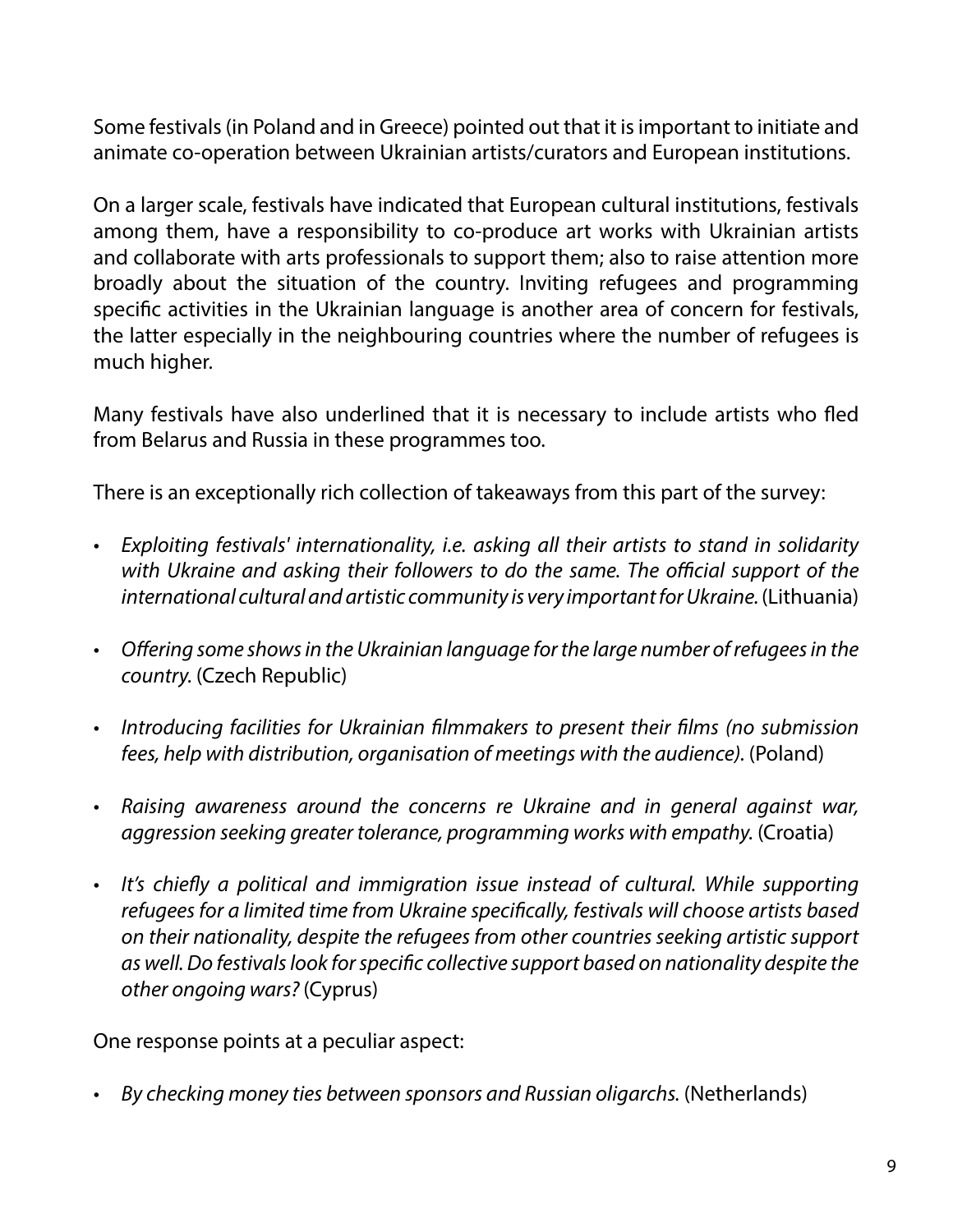# **6. Hopes for a special solidarity fund**



The dominant choice mirrors the one on the preceding question. The majority expects a special fund eventually to finance the performance of Ukrainian artists. Otherwise, the remaining options for supporting acts of solidarity were acknowledged at similar rates.

While over a third of all festivals are willing to add Ukraine related items to the programme, more than half of festivals that feature literature offer the same.

Hosting colleagues in festival management combined with helping peer festivals (Q2) and with openness to co-curatorial acts go together in 19 cases, that is 13% of the 143 events. In greatest number festivals with theatre and street art content are disposed to extend all three ways of solidarity to Ukrainian festival organisers – 23% and 21% respectively, especially in countries in direct proximity.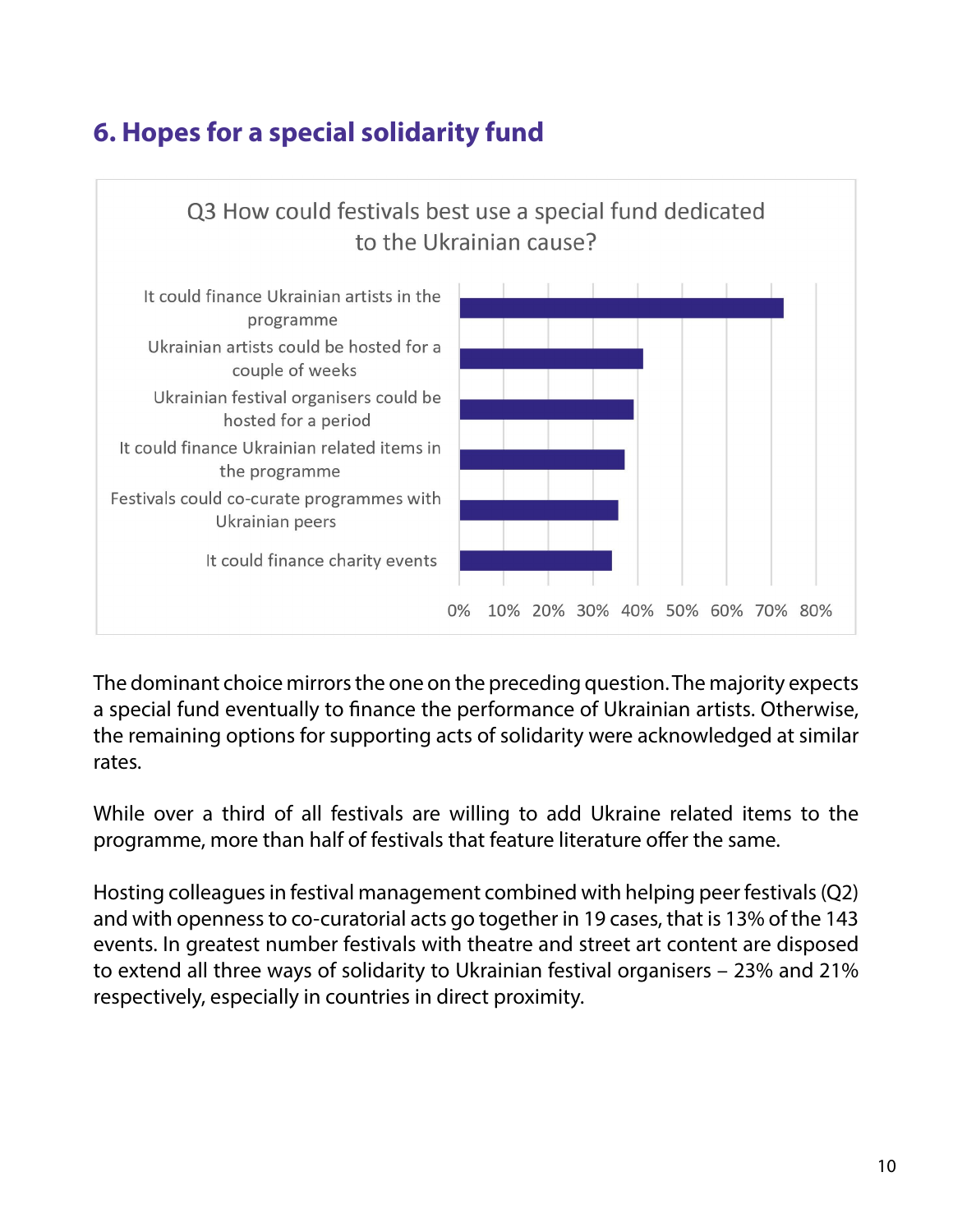## **Open responses**

Some survey participants mentioned in 'Other' the necessity of a fund to support their activities towards Ukraine which are financed at the moment from their own funds that remain limited, compared to what they would like to achieve.

*• We try to do all above but there is little general public support to facilitate any of these activities. All the activities are privately funded.* (Poland)

Festivals have also pointed out some specific actions that could be supported by this fund: for example, offering jobs to Ukrainian people or special programming for refugees, especially those in temporary housing with children.

- *• I am a Ukrainian festival manager. The best European festivals can do is to offer jobs to Ukrainian colleagues-refugees.* (Ukraine)
- *• We could translate Ukrainian work into different languages.* (Malta)

A few festivals have also voiced the need for a broader compass:

- *• It would be great if the programme would incorporate artists from Ukraine and other war-torn zones or countries too. We are supporting young emerging artists from Syria through our Medinea work. However we are in touch with the situation of Afghan artists at risk for example, and it is extremely difficult to support them for different reasons. We must not forget the non-European artists and situations.* (Malta)
- *• Do not forget to include artists and festival organisers, who have fled from suppression in Belarus and Russia!* (Netherlands)
- *• We must not overlook the fact that Putin is also destroying Russia, its artists, athletes, journalists, teachers and others. Europe should set up mechanisms for the possibility of emigration (this is not only a question of the possibility of crossing the border, but also an economic issue). Russian artists have given a lot to Europe and the world in the past and we should feel a responsibility to them as well. If you are setting up a fund, there should be opportunities for Russian emigrants as well.* (Slovenia)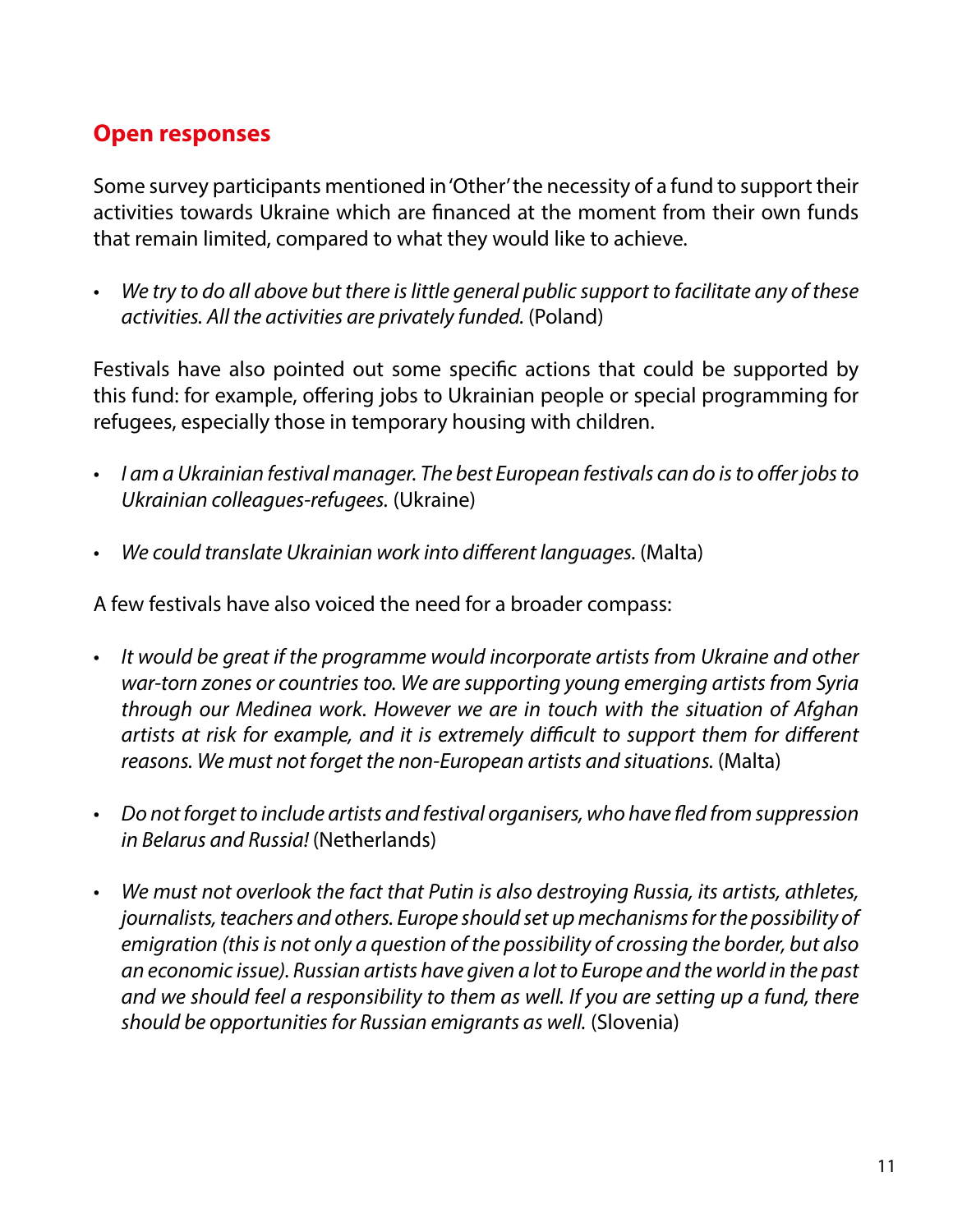*• Art has no nationality and from this violence all artist and art organisations are suffering, so such dedicated funds would only help to develop separation. These funds should be open for "any" artists who have suffered.* (Turkey)



## **7. Ban on Russian artists**

The issue of sanctioning the aggressor is a sensitive and controversial area. The three options in the question do not cover the full scale of dilemmas that festival organisers can be faced with. The largest group of 38% who bluntly disagree with an anti-Russian boycott would surely align with alternative ways that express their contempt for the aggressor. They find the notion of a general boycott alien from culture, although most of them would surely be willing to sacrifice parts that would otherwise add to the attraction of the programme. The 10 Italian and 4 Cypriot festivals vote for dialogue against boycott without exception, as do 5 out of 6 Greek participants.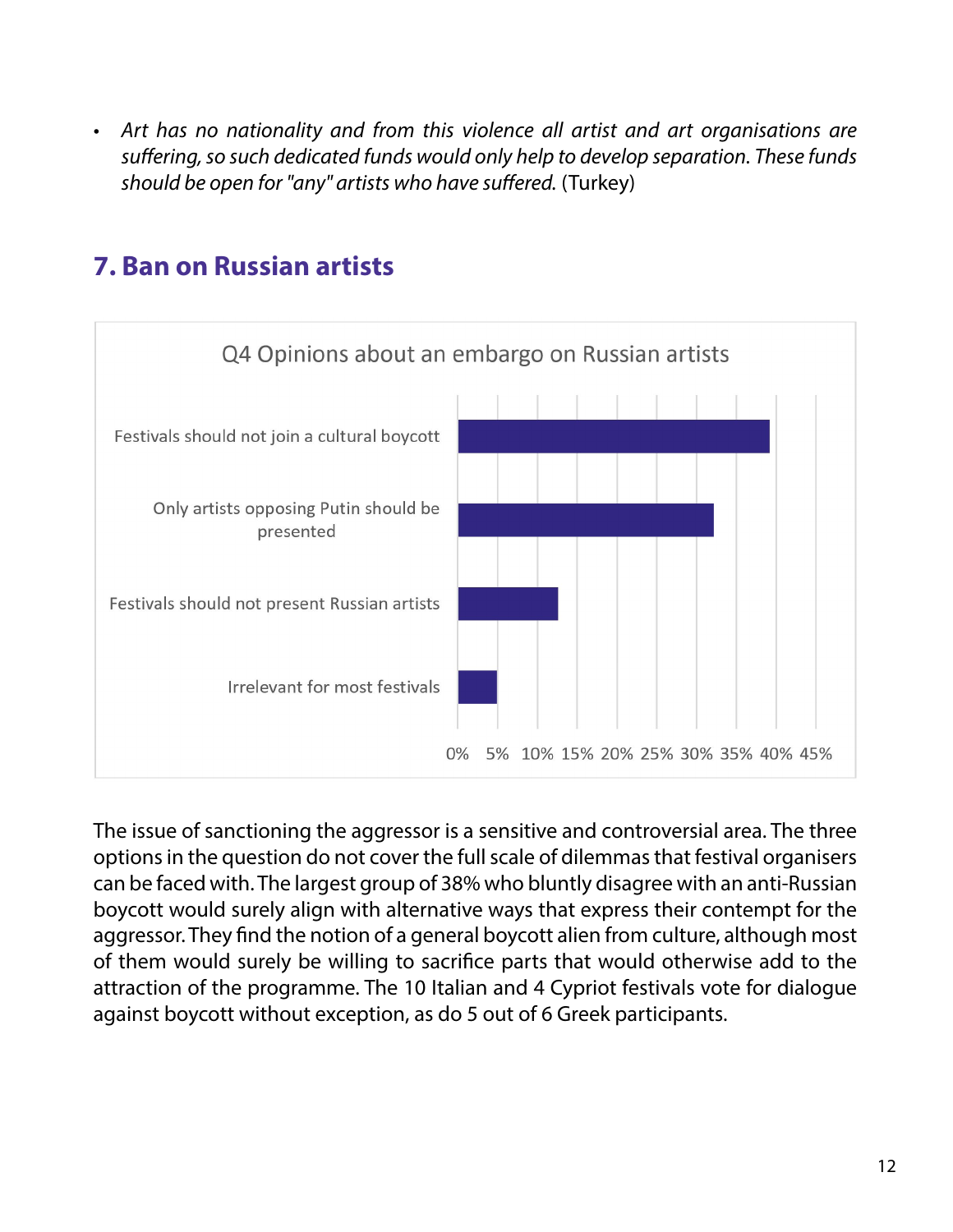The harsh stance of refraining from booking Russians was adopted by 13% of participants: 23% of the post-communist area and 3% of festivals elsewhere. 6 Polish, 6 Ukrainian, as well as 6 festivals from 6 different countries chose this option.

#### **Open responses**

Different is the case with mobility, stressed also in the survey, which is already high on the EU agenda.

The open responses revealed that there are two, partly opposing, motives behind the refusal to boycott: the rejection of political incursion on the one hand, and the pronouncement of (political) dialogue on the other.

- *• Art itself should but festivals should not take specific position in political conflicts and should not be instruments of punishment/correction.* (Turkey)
- *• The theatres and artists who are supporting any war are not cultural people to me. Of course we will not have any contacts with them.* (Armenia)
- *• Festivals should not only review their programme, but also carefully check their sources of funding. Despite their efforts and efforts to reflect today's issues through certain art forms, to engage in dialogue with different groups and cultures, festivals can become a very successful tool of soft power in the hands of certain interest groups.* (Lithuania)
- *• Festivals should refrain from presenting any artists, justifying contemporary war and conflicts.* (Georgia)

Voicing uncertainty, understanding and mutuality:

- *• This is a very thorny issue. But in principle "Festivals should not participate in a cultural boycott, because culture has a critical role in maintaining dialogue at all times" - as*  long as the artists have not expressed themselves publicly as being pro-war. (Malta)
- *• Helping the meeting between Ukrainian and Russian artists who are against the war, in order not to set apart people who are supporting dialogue and peace.* (Italy)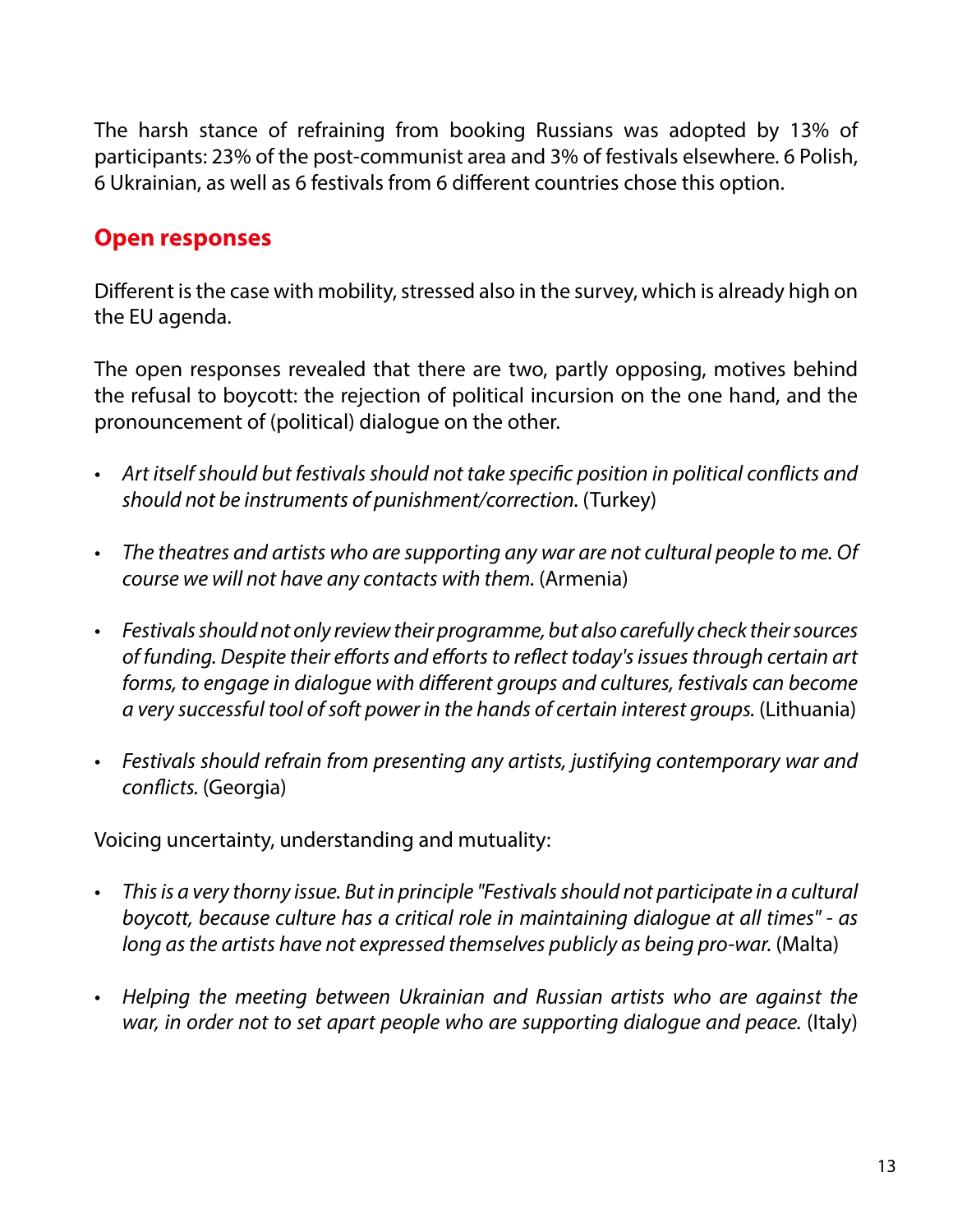- *• Festivals should avoid programming Russian artists that are known for supporting Putin's regime, if there's a doubt regarding that the festival should ask for official statement, the festivals should also avoid the cooperation with Russian festivals, institutions and companies etc.* (Poland)
- *• Collaboration with Russian artists should continue but must be reframed.* (Finland)
- *• Don't know what's the best way to act... Not sure if we boycott Putin by not working with Russian underground bands.* (Belgium)
- *• It is a difficult question, festivals should not boycott Russian art, but I think openly pro-Putin artists should be neglected now and forever.* (Hungary)
- *• Festivals should not present state-supported artists/organisations but be open for independent Russian artists.* (Czech Republic)
- *• Festivals try to show Ukrainian artists, but it seems to be difficult. And Ukrainian artists would not be presented with Russian artists, because they do not protest against Putin's actions. We try to understand and listen a lot.* (France)

## **8. Festivals and other conflicts in the world**

The survey included a question about whether festivals have adopted strategies (postponement, boycott, programming oppressed artists, dialogue platforms…) in the past as an answer to other conflicts in the world since the 90's. In our list we mentioned the Afghanistan war; Armenia-Azerbaijan war; Belarusian protests; Darfur conflict; Internal conflict in Myanmar; Iraq War; Israeli-Palestinian conflict; Kivu conflict in Congo; Russo–Georgian war; Rwanda genocide; Syrian Civil War; Tigray War in Ethiopia; Yemeni Civil War; Yugoslav Wars; etc.

36% of the responding festivals have tackled some issues related to wars and conflicts that took place or are still going on in the world. They mainly mentioned the important role that culture can play, especially raising awareness. Some have been involved in the Syrian conflict, the Belarusian protests, the Israeli-Palestinian conflict, or the Yugoslav wars.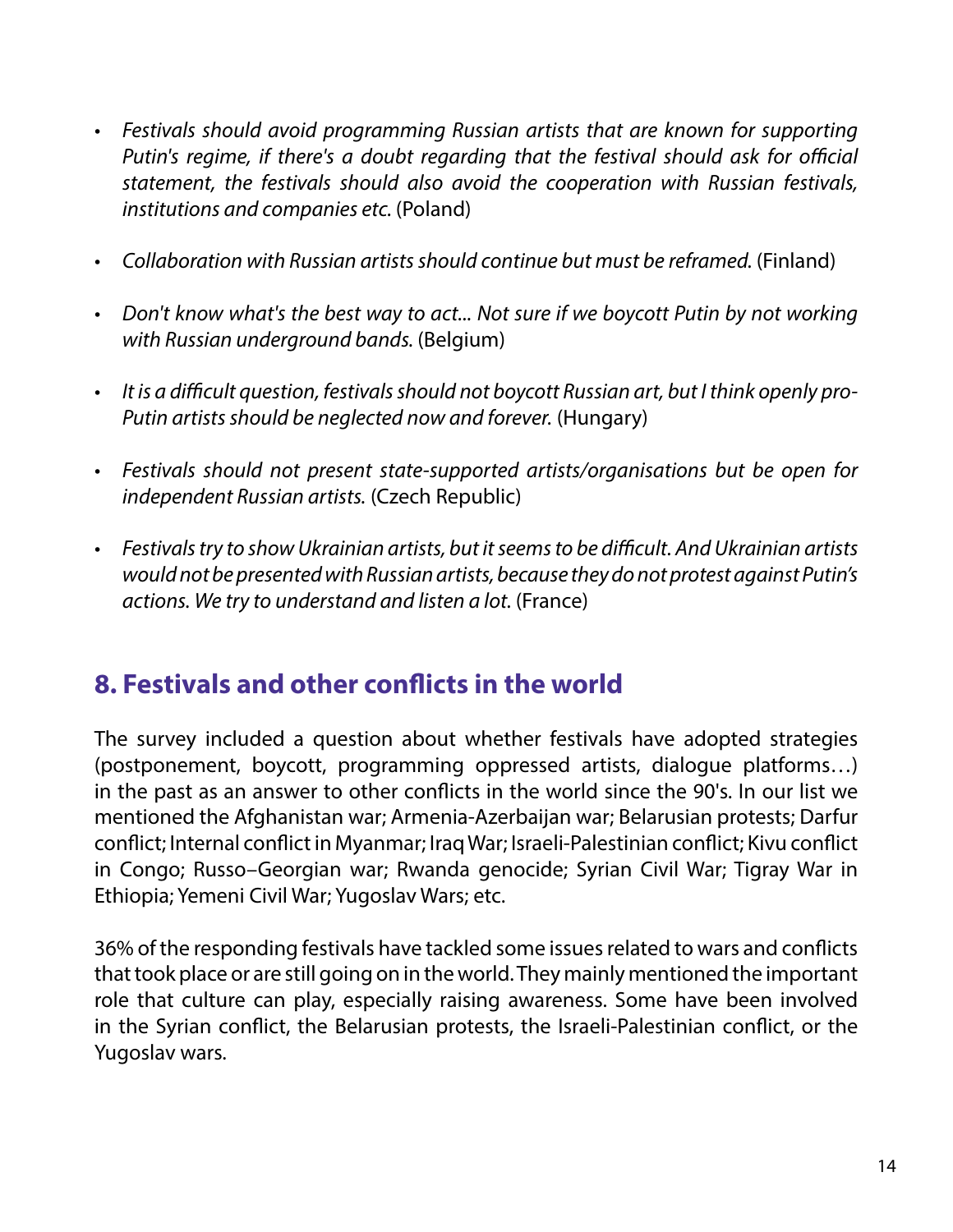

In an open question, we asked for lessons from and legacies of those solidarity acts:

- *• Audiences reacted in a positive way. It is important to create a clear context for this throughout the festival.* (Belgium)
- *• Art has a fantastic potential for communication, exchange; it open minds, it plays an important role in freedom processes, through art we can make people sensitive about extremely important issues.* (Switzerland)
- *• Cultural activities have to keep an open door for dialogue between people who really want the peace, to avoid a total, mass and mutual isolation.* (Italy)
- *• Festivals (and other cultural events) should actualise the "against the war" theme in programming and discussions.* (Georgia)

In terms of activities, festivals are inviting artists from the attacked countries to either present their work or to collaborate. Festivals are also providing residencies for these artists.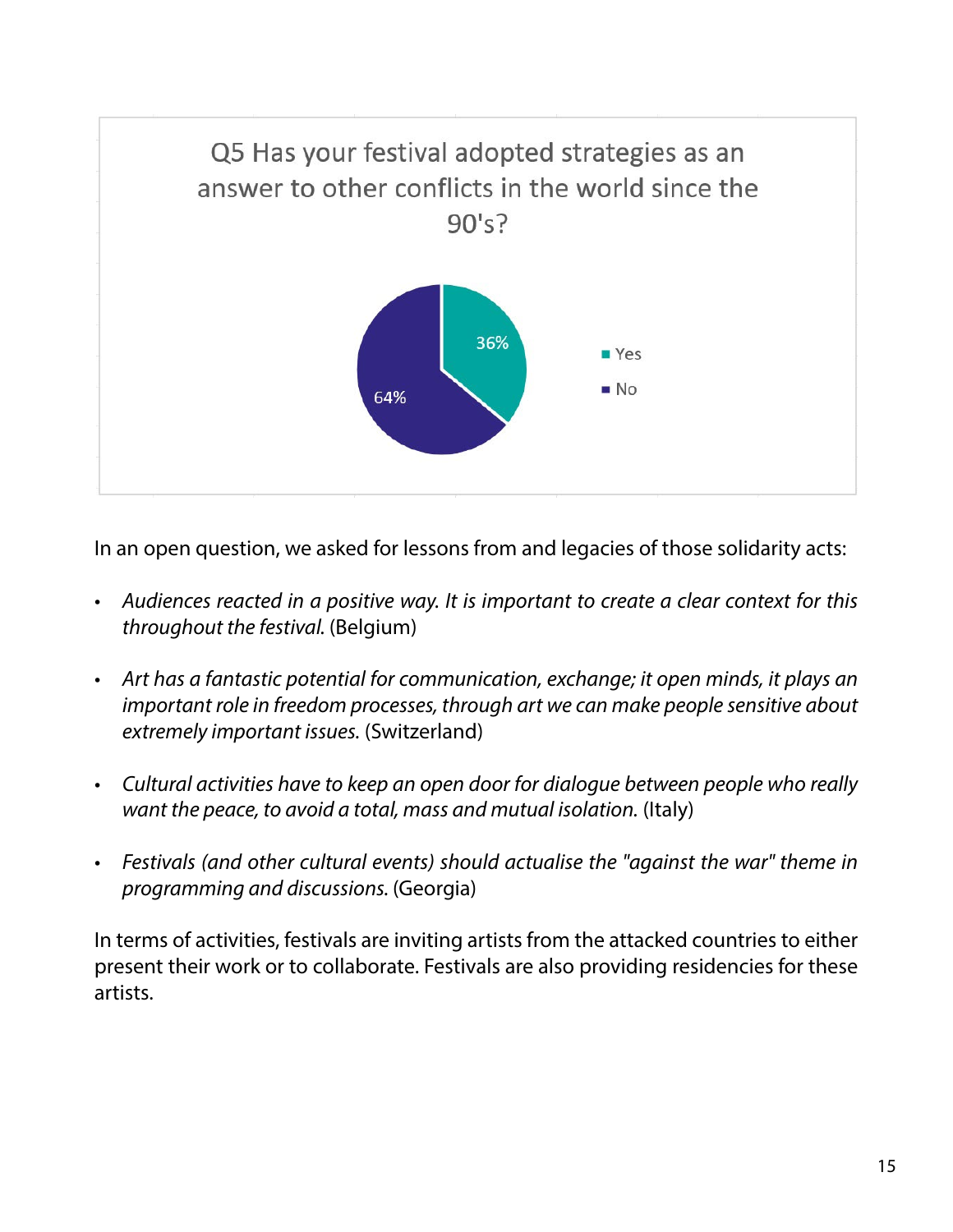Two participants from Turkey don't want to consider refugees as victims. They want them to be normal human beings:

- *• With regard to conflict zones, we especially try to present films that depict conflict-zone residents/refugees as human beings like anyone else, rather than focusing on them as just victims or perpetrators of violence (there's enough of that in the news). We believe audiences have responded positively to this.* (Turkey)
- *• Programming specifically for such groups feeds the misery of these people. Why would we show these unlucky people as even more pathetic? The only strategy is to embrace them and make them feel normal.* (Turkey)

## **9. Closing messages**

Finally, responding festivals were invited to share related thoughts, which they did in impressive numbers. The 60 remarks collected are proof of the desire to communicate about common concerns and ideas. The European Festivals Association is glad that, together with other acts, this survey has offered an opportunity to meet this demand.

Here is a small selection of the rich variety of the respondents' concluding comments:

- *• Including and promoting Russian dissident writers has been our main policy for years - to inform local Russian-speaking audiences and to create closer ties with Europe and the Western world.* (Estonia)
- *• Reconciliation through playing music together, through creating and developing common programmes with a special focus on youth and young artists. Growing talents together, building careers together, promoting dialogue and understanding through arts and culture.* (Serbia)
- *• Any personal ideologies and emotional matters are not welcome in order to build a dialogue and bring humans (youth, artists, professionals) closer. Really looking forward for peace building strategies and hearing both sides on the collective narrative.* (Cyprus)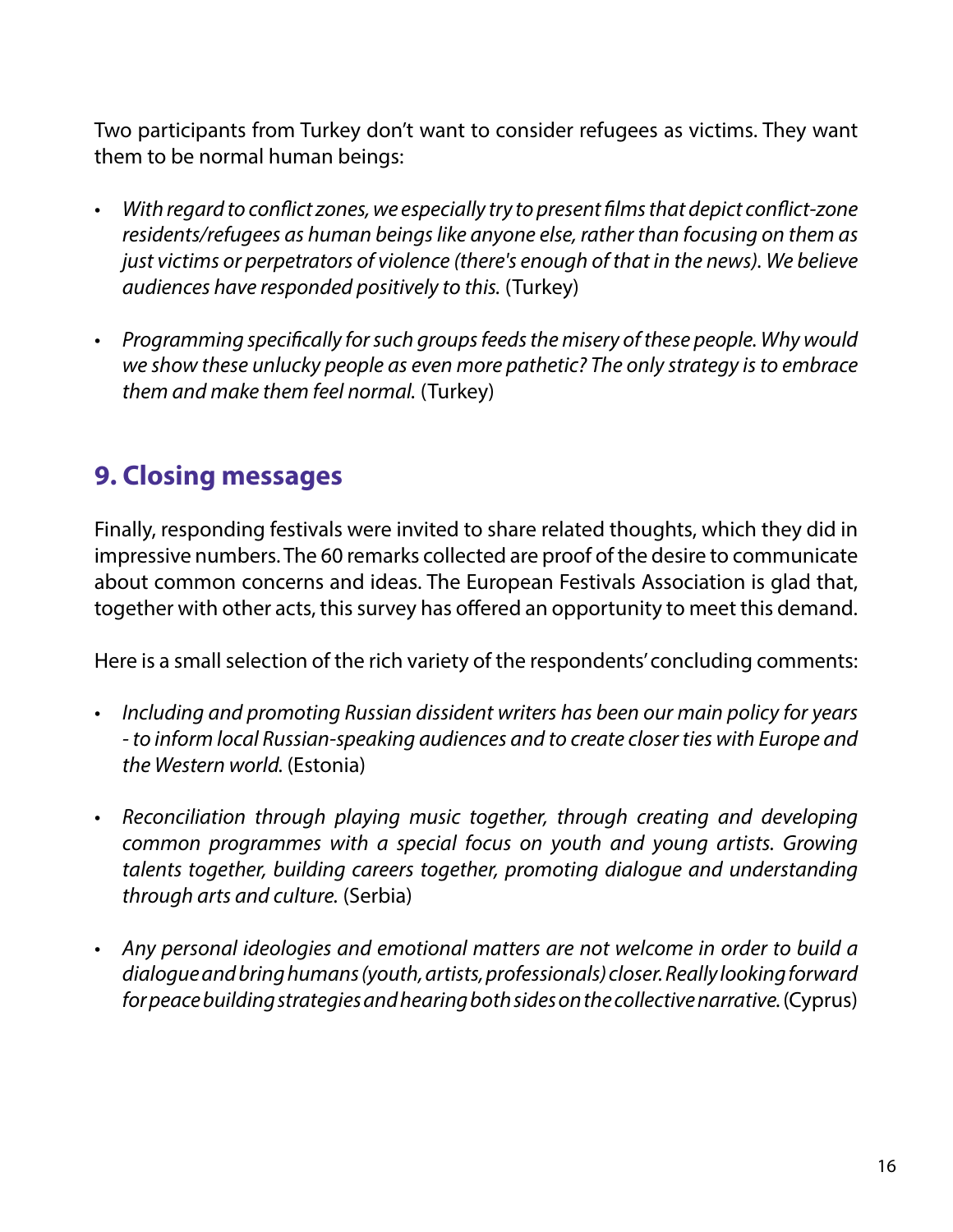- *• We organise many co-operation projects between cultural operators who aim to strengthen the professionalisation, production and mobility of Syrian and Arab artists based in Europe. We produce high quality theatre pieces, foster dialogue and experience sharing between artists and programmers, reach out to new audiences, facilitate networking between partners and provide their staff with opportunities for strengthening their capacities. We envision a new narrative of Europe based on intercultural dialogue, mutual acceptance, curiosity, and open-mindedness.* (Italy)
- *• Different ways of supporting artists at risk or artists that are displaced is becoming a natural part of our work. Our diverse networks and colleagues together are instrumental in supporting what is needed and what are priorities for these people. War and tragic times have not gone away despite the many attempts at overcoming this. At our level of festival making and cultural co-operation there is a very important role to play.* (Malta)
- *• We have always tried to demonstrate that culture should be "over" politics trying to help the understanding among people.* (Spain)
- *• Unfortunately, the main lesson is the following: whoever has more resources, financial, military and human, wins. Whoever has better established work with the media and more successful PR wins. We, for our part, just as human beings, must do everything possible so that there are no wars.* (Armenia)
- *• For over thirty years, we have been involved in efforts bridging cultures between former Soviet states (especially Russia, Belarus, Ukraine, Georgia and Moldova) and the Netherlands. Our counterparts in all these countries (including the Russian Federation) are all – really without exception – against Putin's invasion in Ukraine, against Putin's support for Lukashenko, against Putin's acquisition of Crimea, against Putin's policy of baffling freedom of the press in Russia. We should continue to support those who are still in Russia, Belarus and occupied areas of Ukraine and bravely dare to speak out directly or in indirect ways against Putin's aggression and Russkiy Mir policies.*  (Netherlands)
- *• We try to represent cultures and people that are underrepresented and especially people that are currently struggling for democratic values and their right for selfdetermination - such as Belorussians, Ukrainians, but also indigenous cultures - Sami, Ainu, Livonians.* (Latvia)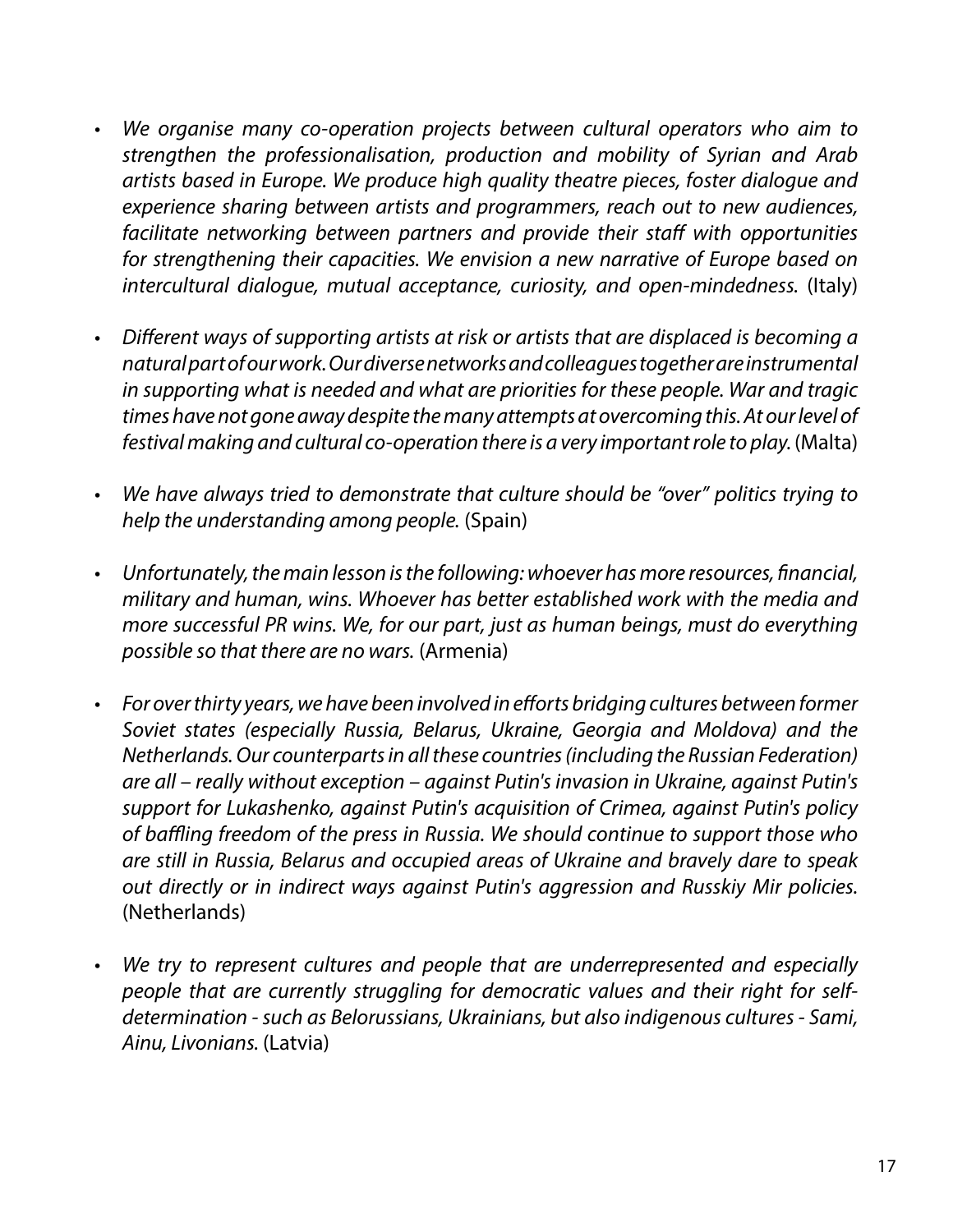- *• During war in Syria, we organised activity to include refugees and invite them to specialised workshops for women and children, with difficulty - as most men were against having their women and children participate in these; we presented Israeli artists that are openly against Israel-Palestinian conflict, however this has jeopardised our funding. We present work from Congo to shine light on conflicts in Africa...* (Croatia)
- *• Unfortunately our audience, except in some situations, was not very supportive and our funders were not supportive at all. Only a small portion of audience actively encouraged us to sustain at least some focus on the issues.* (Hungary)
- *• We will happily share after this summer's festival is completed. We are working with Afghan composers in hiding or who are now refugees.* (UK)

## **10. Conclusion**

**The survey clearly shows that the world is not black and white and highlights the grey zones. It above all shows the diversity of opinions, of ideas, of initiatives undertaken by the festival world.**

**The most important conclusion is that there is a great wave of solidarity towards Ukraine: the citizens, the artists, the festivals, the arts professionals. Festivals want to raise awareness of this terrible war and support the Ukrainian arts and culture sector.**

**On the other hand, festivals also pointed out that there are many people who are in need and require protection from authoritarian regimes that rule in their country, who have fled other wars and conflicts, or for various other reasons.** 

**The great attention paid to Ukraine must continue in the upcoming weeks, months, years - who knows when this war will end - but we must not forget that we are all humans and that there are no second-class citizens except those who declare wars and those who support them.**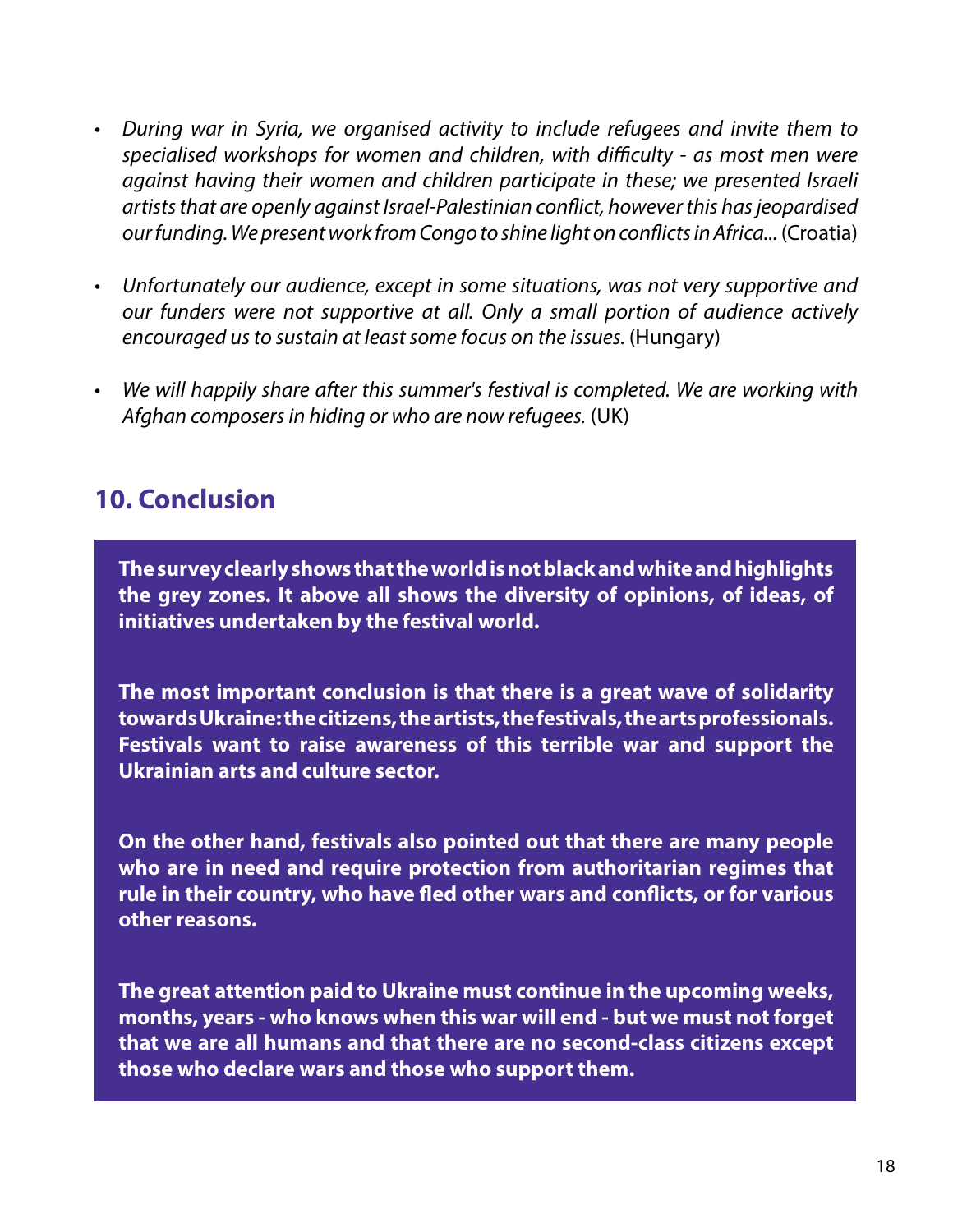## **11. Annexes**

# **Annex 1: Distribution of participating festivals by country**

| Poland                | 19             | Albania       | 1 |
|-----------------------|----------------|---------------|---|
| Italy                 | 10             | <b>Brazil</b> | 1 |
| UK                    | 8              | Denmark       | 1 |
| Belgium               | 7              | Estonia       | 1 |
| <b>Ukraine</b>        | 7              | Georgia       | 1 |
| Greece                | 6              | Iceland       | 1 |
| <b>Czech Republic</b> | 5              | Ireland       | 1 |
| <b>Netherlands</b>    | 5              | <b>Israel</b> | 1 |
| Romania               | 5              | Norway        | 1 |
| Switzerland           | 5              | Slovenia      | 1 |
| Croatia               | 4              |               |   |
| Cyprus                | $\overline{4}$ |               |   |
| Finland               | 4              |               |   |
| Germany               | 4              |               |   |
| <b>Hungary</b>        | 4              |               |   |
| Kosovo                | 4              |               |   |
| Portugal              | $\overline{4}$ |               |   |
| Spain                 | 4              |               |   |
| Lithuania             | 3              |               |   |
| Malta                 | 3              |               |   |
| <b>Turkey</b>         | 3              |               |   |
| Armenia               | $\overline{2}$ |               |   |
| <b>Bulgaria</b>       | $\overline{2}$ |               |   |
| France                | $\overline{2}$ |               |   |
| Latvia                | $\overline{2}$ |               |   |
| Nigeria               | $\overline{2}$ |               |   |
| Serbia                | $\overline{2}$ |               |   |
| Sweden                | $\overline{2}$ |               |   |
|                       |                |               |   |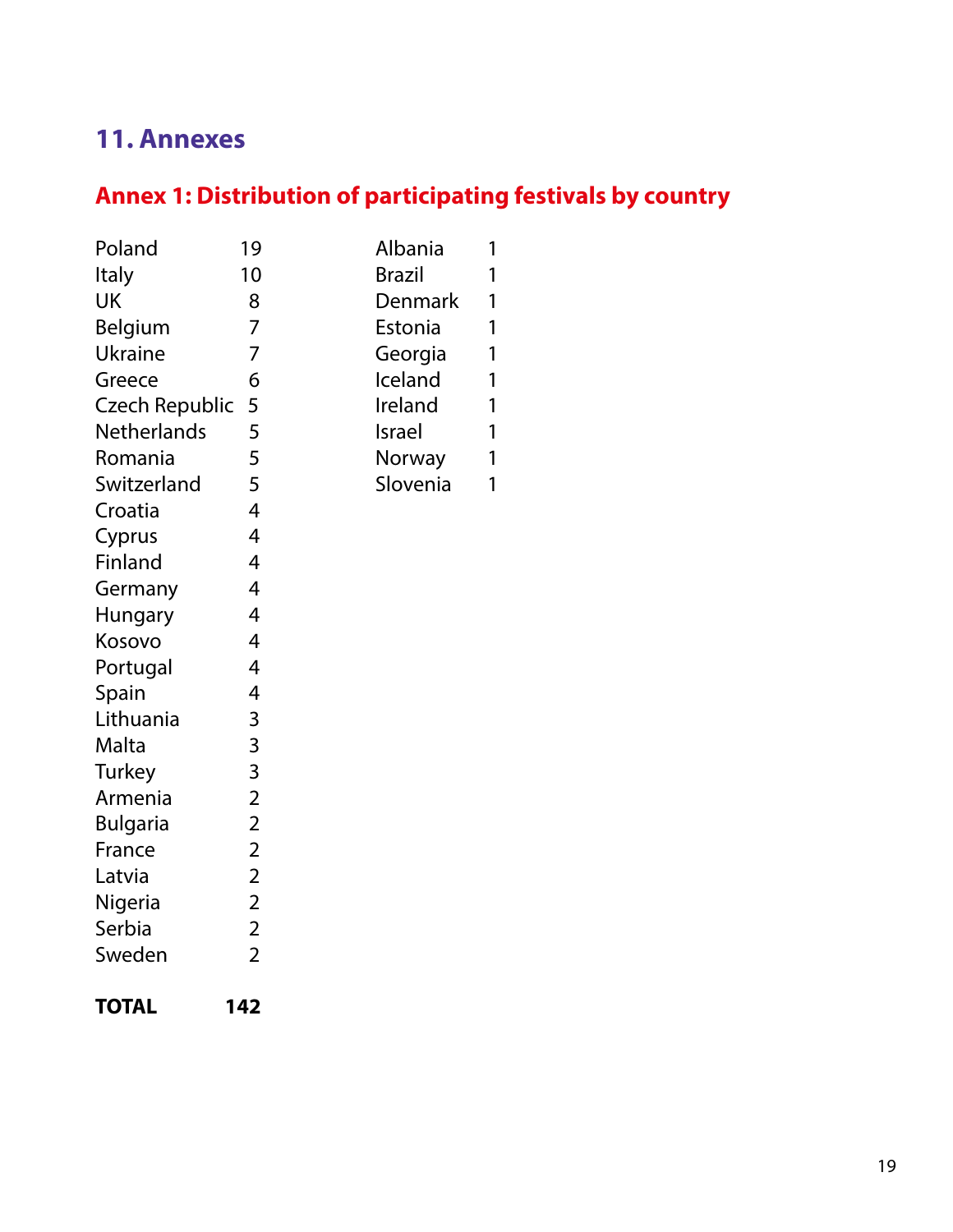## **Annex 2: Distribution of participating festivals by art disciplines**

| <b>Music</b>           | 88 | 62% |
|------------------------|----|-----|
| <b>Theatre</b>         | 43 | 30% |
| Contemporary dance     | 42 | 30% |
| Interdisciplinary      | 40 | 28% |
| Film                   | 38 | 27% |
| Heritage               | 33 | 23% |
| Photography/Video      | 25 | 17% |
| <b>Street arts</b>     | 24 | 17% |
| Literature             | 22 | 15% |
| Digital arts           | 21 | 15% |
| Opera                  | 20 | 14% |
| Painting               | 17 | 12% |
| Folklore and folk arts | 16 | 11% |
| Design                 | 15 | 10% |
| <b>Ballet</b>          | 10 | 7%  |
| Circus                 | 10 | 7%  |
| Sculpture              | 10 | 7%  |
| Architecture           | 7  | 5%  |

NB: On average, festivals claimed between 3 and 4 art disciplines.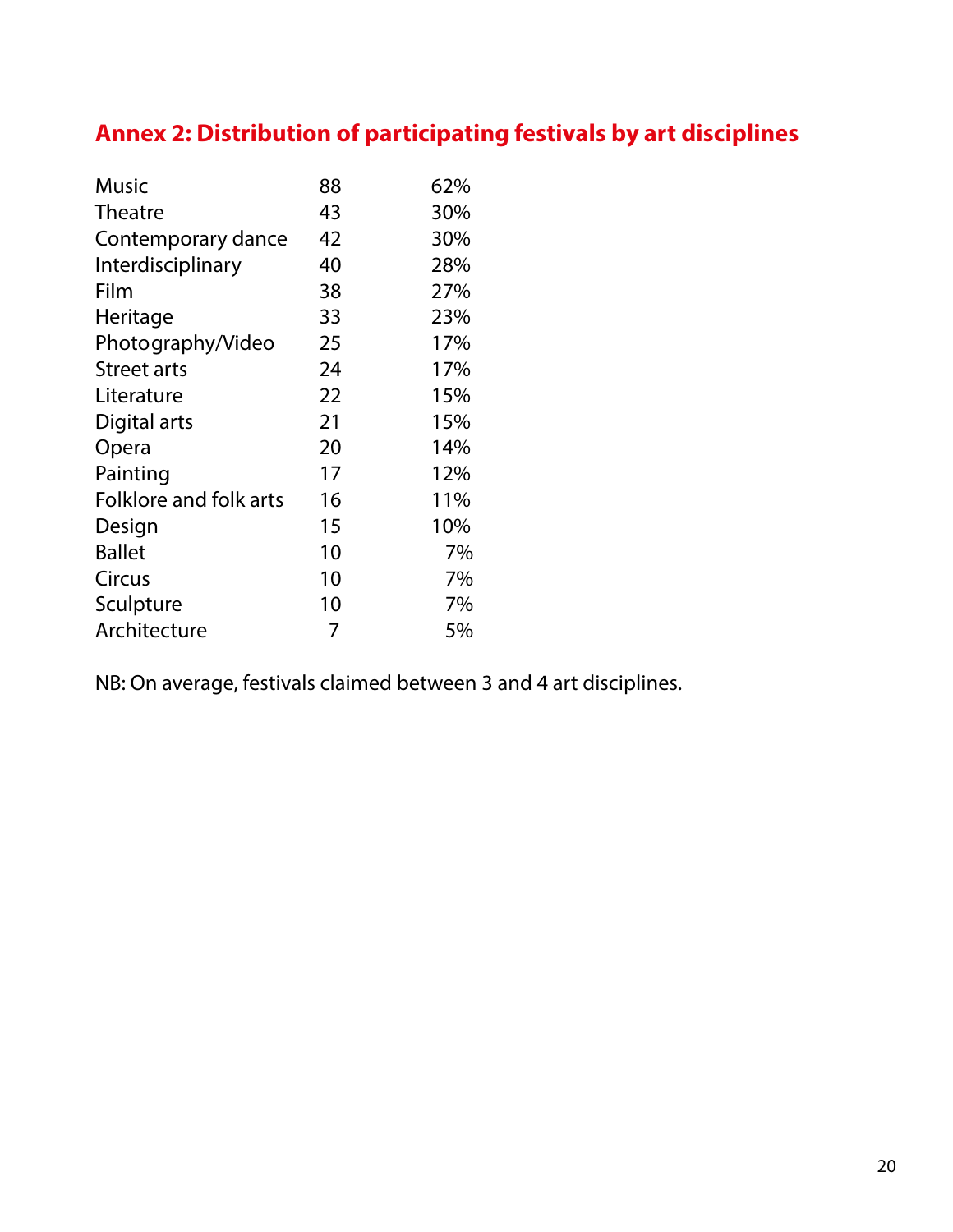### **Annex 3: Questionnaire**

**Q1 The performing arts community has been looking forward to full reopening after the pandemic. These hopes are now overshadowed by the war in Ukraine. How do you see the war affecting festivals? It is possible to select multiple answers.** 

- Festival budgets will be critically overturned by rising inflation and plummeting prices.
- The public will attend festivals in great numbers because the desire for live events after the pandemic years will counterbalance fears and higher costs.
- Public subsidies will be reduced or cancelled, owing to budgetary restrictions.
- Public authorities will keep supporting festivals, because in hard times this is an effective means to combat depression.
- Visitors' number will drop seriously, due to insecurity and increasing travel expenses.
- Other hopes and concerns

#### **Q2 In your opinion, how can festivals support the Ukrainian cause best? It is possible to select multiple answers.**

- By presenting Ukrainian artists, especially refugees.
- Initiating and programme charity acts to benefit victims of the war.
- Including Ukraine and the war in the programme.
- Seeking ways of helping peer festivals in Ukraine.
- Initiating and organising ad hoc editions in protest against Russian aggression.
- Other

#### **Q3 In what way would your festival be interested in benefiting from a fund that is set up to help Ukraine? It is possible to select multiple answers.**

- The fund could cover the expenses of Ukrainian artists that fit into the programme.
- We could host Ukrainian artists for a couple of weeks, regardless of whether they are part of the programme or not.
- We could host Ukrainian festival organisers for a couple of weeks, offering exchange of practices and training.
- We could produce Ukraine related items for the programme (narratives, films, music, etc.).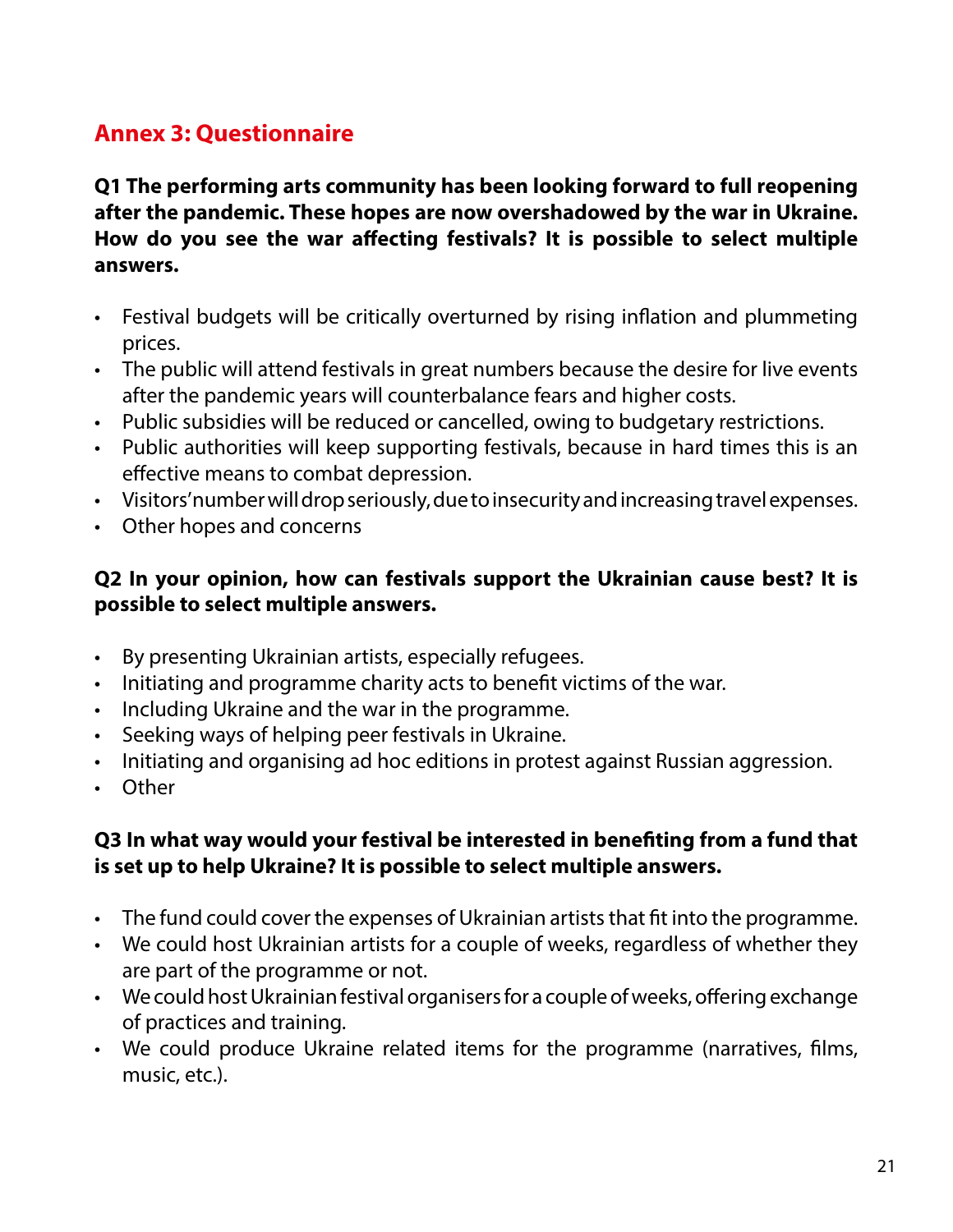- We could co-curate our artistic programming with a Ukrainian festival.
- The resources of the fund could facilitate the programming of events that benefit Ukraine in the festival.
- Other

#### **Q4 What is your feeling about festivals' stance with regard to boycotting Russia? Only one answer possible.**

- Festivals should not participate in a cultural boycott, because culture has a critical role in maintaining dialogue at all times.
- Festivals should support Russian artists who are publicly against Putin's regime.
- Festivals should refrain from presenting Russian artists.
- The question has little relevance, not many festivals have programmed Russian artists or were planning to.
- Festivals should avoid new contacts with Russian artists but should keep previously announced presentations.
- Other

**Q5 Has your festival adopted strategies (postponement, boycott, programming oppressed artists, dialogue platforms…) as an answer to other conflicts in the world since the 90's? (Afghanistan war; Armenia-Azerbaijan war; Belarusian protests; Darfur conflict; Internal conflict in Myanmar; Iraq War; Israeli-Palestinian conflict; Kivu conflict in Congo; Russo–Georgian war; Rwanda genocide; Syrian Civil War; Tigray War in Ethiopia; Yemeni Civil War; Yugoslav Wars etc.)**

- Yes
- No

**Q6 If yes, what were the main lessons?**

**Q7 Do you want to share something specific that your festival has done in relation to this topic? Send us the information and/or links to an activity, a performance, name and contacts of artists, etc.**